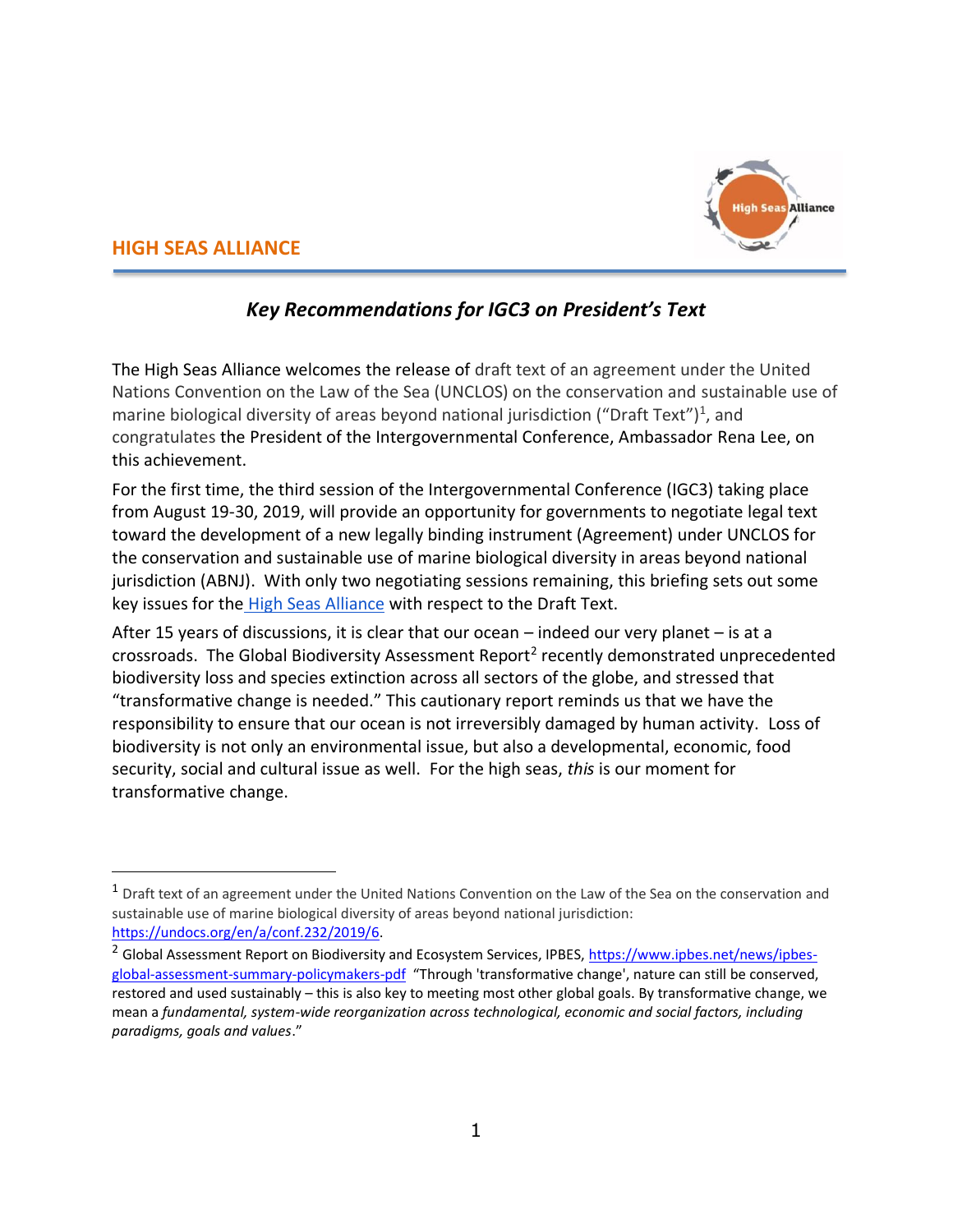## *Preamble*

As the Preamble outlines the purpose of the treaty, it would benefit from additional visionary and aspirational language that highlights the need for enhanced cooperation to meet the challenges of accelerating climate change related impacts, marine environmental degradation and associated risks to marine biodiversity and ecosystem services which a fragmented governance system is ill-suited to address. The importance and urgency for action, and the overarching goals for the agreement could be laid out in a format similar to UNCLOS, incorporating more recent elements from the [Draft Global Pact for the Environment,](https://www.iucn.org/sites/dev/files/content/documents/draft-project-of-the-global-pact-for-the-environment.pdf) [the UNGA](https://www.un.org/regularprocess/content/regular-process-0)  [Regular Process,](https://www.un.org/regularprocess/content/regular-process-0) [IPCC](https://www.ipcc.ch/reports/) an[d IPBES](https://www.ipbes.net/sites/default/files/downloads/spm_unedited_advance_for_posting_htn.pdf) reports and the [CBD Preamble.](https://www.cbd.int/convention/articles/default.shtml?a=cbd-00)<sup>3</sup>

## *Part I: General Provisions*

## **Art. 1: Use of terms**

 $\overline{a}$ 

- **"Area-based management tool"** (Para 3). Caution against defining ABMTs as "other than a marine protected area" because MPAs are a type of ABMT. Understanding that this treaty may wish to treat MPAs separately from other types of ABMTs, this distinction would be better made and operationalized in the definition of MPA (see below) and within Part III (Measures such as ABMTs, including MPAs), rather than in the use of terms. Therefore, recommend that the phrase "other than a marine protected area," be struck from Article 1, Para 3. HSA suggests the following definition for ABMTs:
	- 3. "Area-based management tool" means a **management measure** tool for a geographically defined area, other than a marine protected area, through which one or several sectors or activities are managed **to achieve one or more of the**  with the aim of achieving particular conservation and sustainable use objectives **of the Agreement** [and affording higher protection than that provided in the surrounding areas].

● *"Stressing the need for the comprehensive global regime to effectively address the conservation and sustainable use of marine biological diversity of areas beyond national jurisdiction";*

 $3$  As an example, some language suggested by IUCN includes:

<sup>●</sup> *"Stressing the need to strengthen and implement the framework provided in the United Nations Convention on the Law of the Sea";*

<sup>●</sup> *"Committed to the protection, preservation and restoration of marine biological diversity and the marine environment and the maintenance and restoration of ecosystem integrity and resilience in areas beyond national jurisdiction";*

<sup>●</sup> *"Affirming that the conservation of marine biodiversity and the protection and preservation of the marine environment in areas beyond national jurisdiction are a shared right and responsibility of humankind*" (based on CBD/UNCLOS);

<sup>●</sup> *"Reaffirming that States are responsible for taking actions both individually and collectively to conserve marine biological diversity in ABNJ and for ensuring that its use and associated impacts are ecologically sustainable"* (based on CBD);

<sup>●</sup> *"Aware of the urgent need for an integrated, ecosystem-based and precautionary approach that builds ecosystem resilience to the adverse effects of climate change and ocean acidification and restores ecosystem integrity"* (new);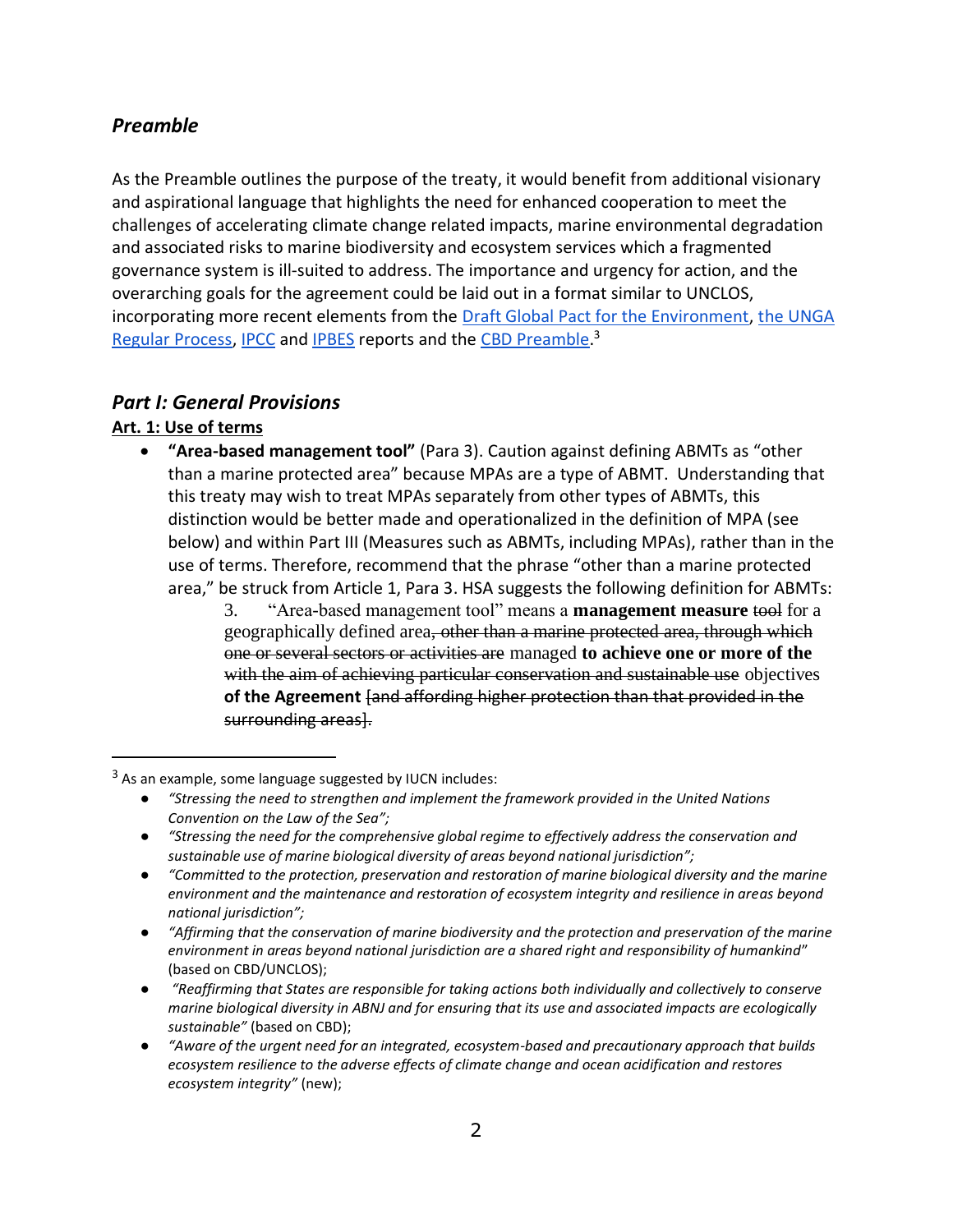- "**Environmental impact assessment**" (Para 7). This definition should include evaluation of cumulative impacts. In addition, an activity that has **impacts on** ABNJ, (as opposed to an **activity** that takes place **in** ABNJ, should be subject to EIA. This formulation better reflects the status of ABNJ as a global commons of interest and concern to all. We recommend:
	- [7. Alt. 1. "Environmental impact assessment" means a process to evaluate the **potential** environmental impact**s, including cumulative effects,** of an **proposed** activity [to be carried out in areas beyond national jurisdiction [, with an effect on areas within or beyond national jurisdiction $\frac{11}{10}$ , taking into account  $\frac{1}{10}$ , inter alia,  $\frac{1}{10}$  interrelated [socioeconomic] [social, and economic], cultural and human health impacts., both beneficial and adverse].]
- **"Marine protected area"** (Para 10). We recommend striking "sustainable use" from the definition, as MPAs are more conservation--focused. We further caution against defining MPAs as those which are focused only on long-term conservation, since we would want to include those which meet short-term conservation goals as well. We suggest this definition to address these concerns:

*10.* "Marine protected area" means a geographically defined marine area **where human activities are regulated,** that is designated and managed **or prohibited** to achieve specific [longterm biodiversity conservation and sustainable use objectives [and that affords higher protection than the surrounding areas].

• **Stakeholders:** We suggest a definition of stakeholder such as:

*"Stakeholder" means a natural or juristic person or an association of persons or a State or an intergovernmental organization with an interest or concern of any kind in, or who may be affected by, activities in areas beyond national jurisdiction, or who has relevant information or expertise.*

#### **Art. 2: Objective**

• Recommend referring to Art. 2 objective throughout text instead of reformulating it.

## **Art. 4: Relationship between this Agreement and the Convention and other [existing] relevant legal instruments and frameworks and relevant global, regional and sectoral bodies**

• Recommend deleting *[respects the competences of and]* in Art. 4(3). The term "not undermining" is provided in UNGA resolutions 69/292 and 72/249 with broad support. The additional phrase is unclear and further muddies the water on competence of the agreement with respect to marine biodiversity, as well as MGRs, capacity building and other issues. "Respecting competence" would increase, not decrease, sectoral and regional "silos". "Not undermining" captures the essence in a dynamic and flexible way.

#### **Art. 5: General Principles**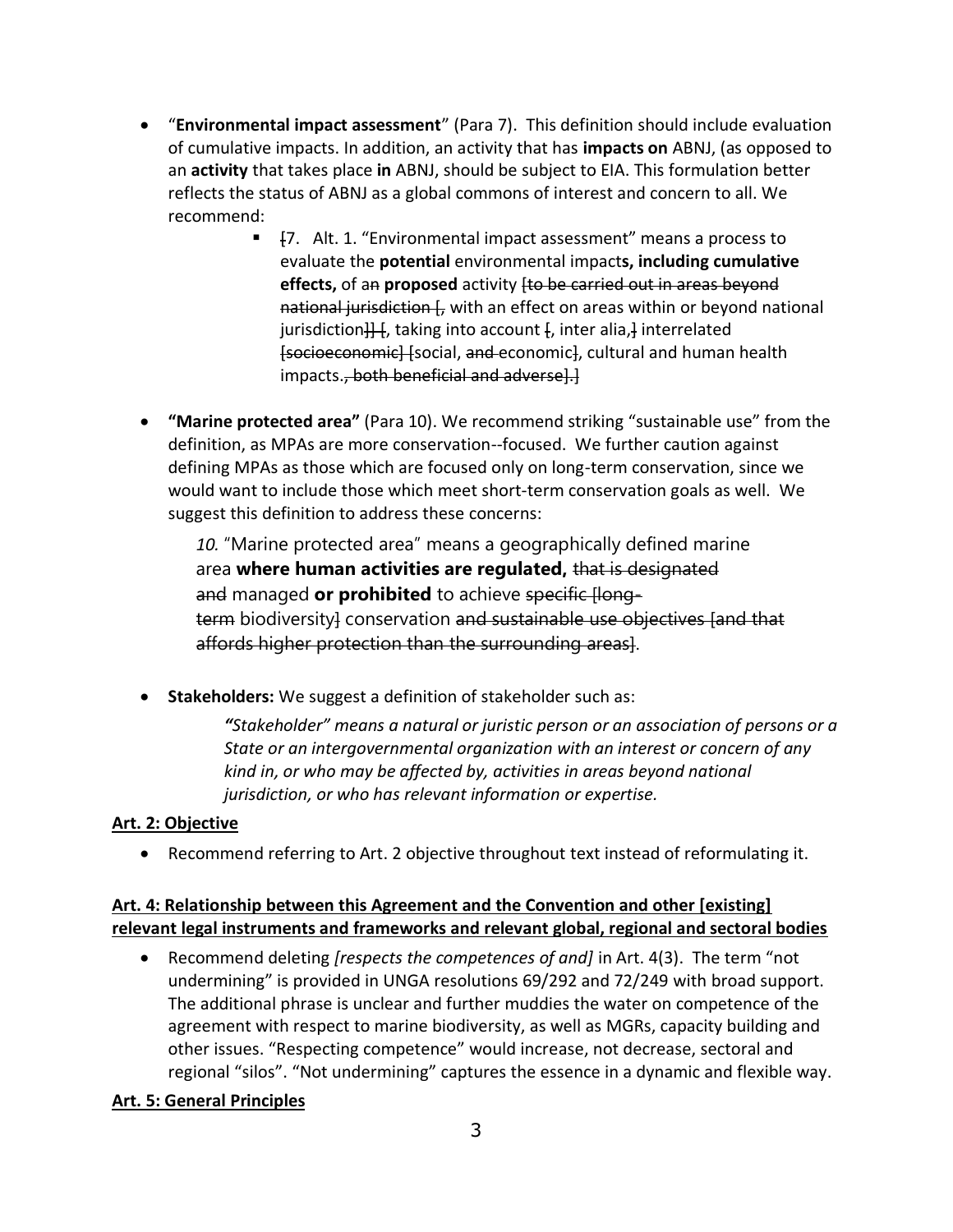• We suggest including the precautionary principle; ecosystem approach; use of best available science, including traditional knowledge; intra- and intergenerational equity, transparency in decision-making and public participation.

# *Part III: Area-based Management Tools and MPAs*

## **General Comments**

HSA recommends the Draft Text:

- Throughout Part III, use "**establishment** of ABMTs, including MPAs" instead of "designation." "Establishment" is more consistent with actively managed tools, whereas "designation" has at times been associated with paper parks.
- Provides a clear obligation for the Parties to the Agreement to establish MPAs under the Agreement under the ABMT-specific objectives (Art. 14). The UN Fish Stocks Agreement includes an obligation for States to "adopt measures to ensure long-term sustainability of straddling fish stocks and highly migratory fish stocks" (UNFSA Article 5(a)). The Agreement should adopt a similar obligation with respect to the establishment of MPAs.

## **Art. 14 & 16: Objectives & Identification of Areas**

• **Art. 14:** HSA recommends that negotiators look to CCAMLR Conservation Measure 91- 104 for guidance as a model for MPA and ABNJ objectives and amend Art. 14 accordingly. <sup>4</sup> Relying on criteria instead of objectives can result in MPAs in data poor areas such as ABNJ being rejected due to the absence of sufficient information on all the criteria. Even if ABMTs are not required to meet all criteria, areas that do meet more of the criteria may be favored over those that meet only a handful, which could result in critical areas being overlooked. Instead, MPAs should be considered on a proactive, precautionary basis. The CCAMLR approach represents latest and best practice.

## **Art. 15: International cooperation and coordination**

HSA recommends:

 $\overline{a}$ 

- Delete bracketed Para. 2 (the Alt. to para 1. (b) (ii)). The language in para 1. (b) (ii) is preferred because it focuses on actions that can be taken under the Agreement itself, rather than rely upon the creation of new bodies. Would make a slight adjustment to 1. (b) (ii) so that it reads: "Establishing area-based management tools, including marine protected areas, and adopting conservation and management measures **to achieve the objectives set out in this Part."**
- Delete Para. 3—As this Agreement would serve as the coordination and collaboration mechanism, there would be no need for States to establish new ones, as set forth in Paragraph 3
- Para. 4: This is already covered in Art. 4, and thus is unnecessary to also include here.

<sup>4</sup> See CCAMLR Conservation Measure 91-104 (2011),<https://www.ccamlr.org/en/measure-91-04-2011>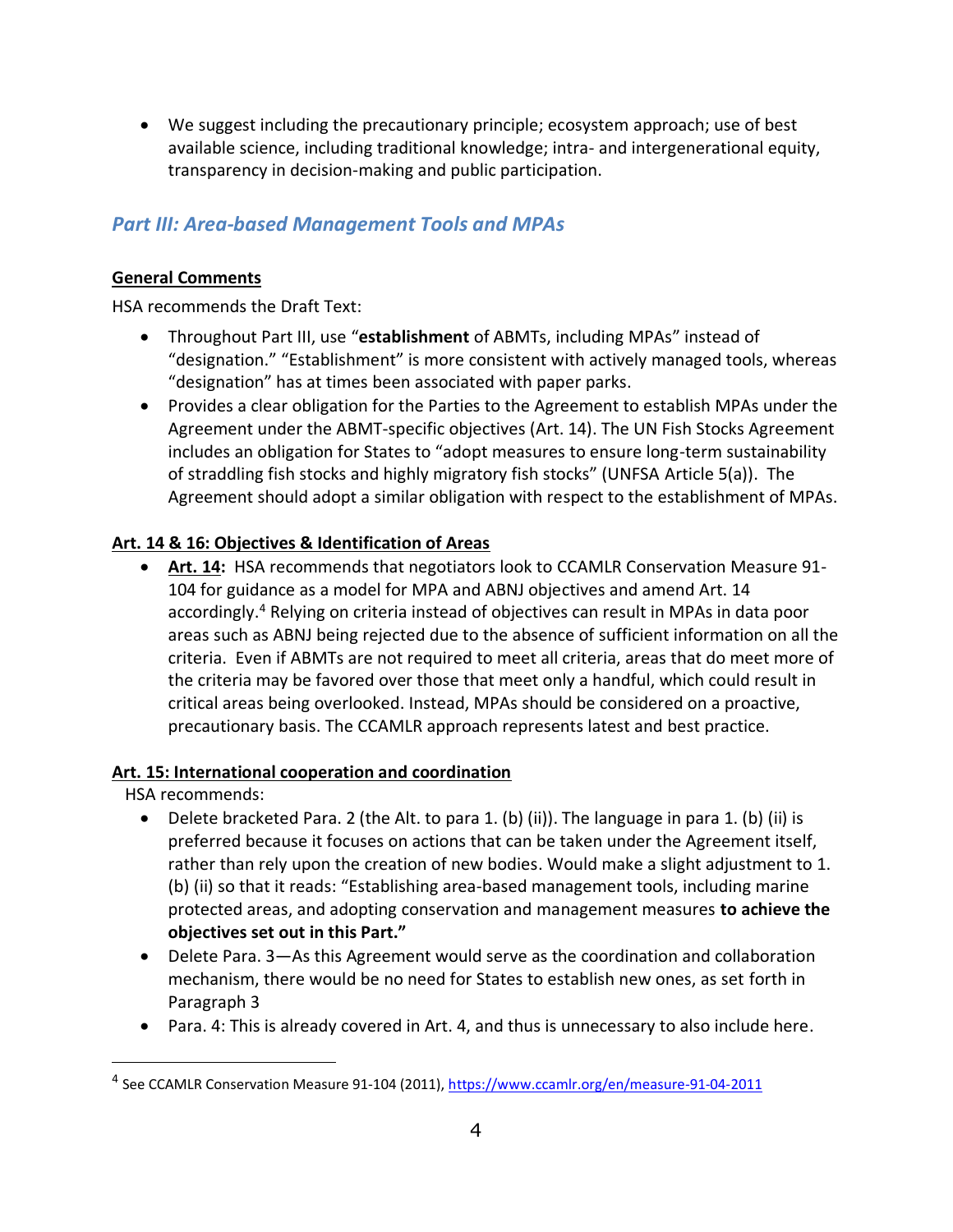### **Art. 19: Decision-making**

• This Article provides an opportunity to distinguish between the decision-making process for MPAs specifically from that of other non-MPA ABMTs. The ABMT decision-making process could be further bifurcated into non-MPA ABMTs for which there is no relevant regional/sectoral body, and those non-MPA ABMTs for which there is such a body. The HSA strongly supports Alt. 1, which empowers the COP to directly take decisions on the establishment of ABMTs. In order to ensure that the Agreement can enable the creation of more than "paper parks" and become a meaningful vehicle for enhancing cooperation among existing ocean governance regimes, it is essential that the parties be able to take decisions on specific proposals. Ensuring that ABMTs including MPAs have associated management measures as well as an associated management plan will also be critically important to establish effective MPAs and other ABMTs, and avoid future "paper parks." HSA therefore strongly supports the inclusion of references to the management measures and a management plan being included in the proposal on which the COP will take decisions.

#### **Art. 21: Monitoring and Review**

• Alt. 1 of this Article is preferable over Alts. 2 and 3, and would thus recommend deleting Alts. 2 and 3. Additionally, would propose adding language between current paragraphs 1 and 2 that would read: "1.bis The existing relevant legal instruments or frameworks, or a relevant global, regional or sectoral body shall be invited to report to the Conference of the Parties on progress towards meeting the objectives of area-based management tools, including marine protected areas established under this Agreement."

# *Part IV: Environmental Impact Assessment (EIA)*

## **General Comments**

HSA Recommends:

- Objective: unlike the ABMT section of the draft, the EIA section lacks an objective. We suggest:
	- o *"The objective of this part is to ensure that human activities that affect ABNJ, including cumulative effects, are assessed and managed to prevent significant adverse effects, or not permitted to proceed."* This draws on Art. 38 para 2.
- Overall comment regarding the level of detail on the EIA process: The agreement or Annex needs sufficient detail on the EIA process to ensure a uniform baseline process across sectors and regions, including details in Arts. 30-41.

## **Art. 22: Obligation to conduct environmental impact assessments**

It is important to adopt an effect rather than an activity criterion. We recommend Art. 22(3):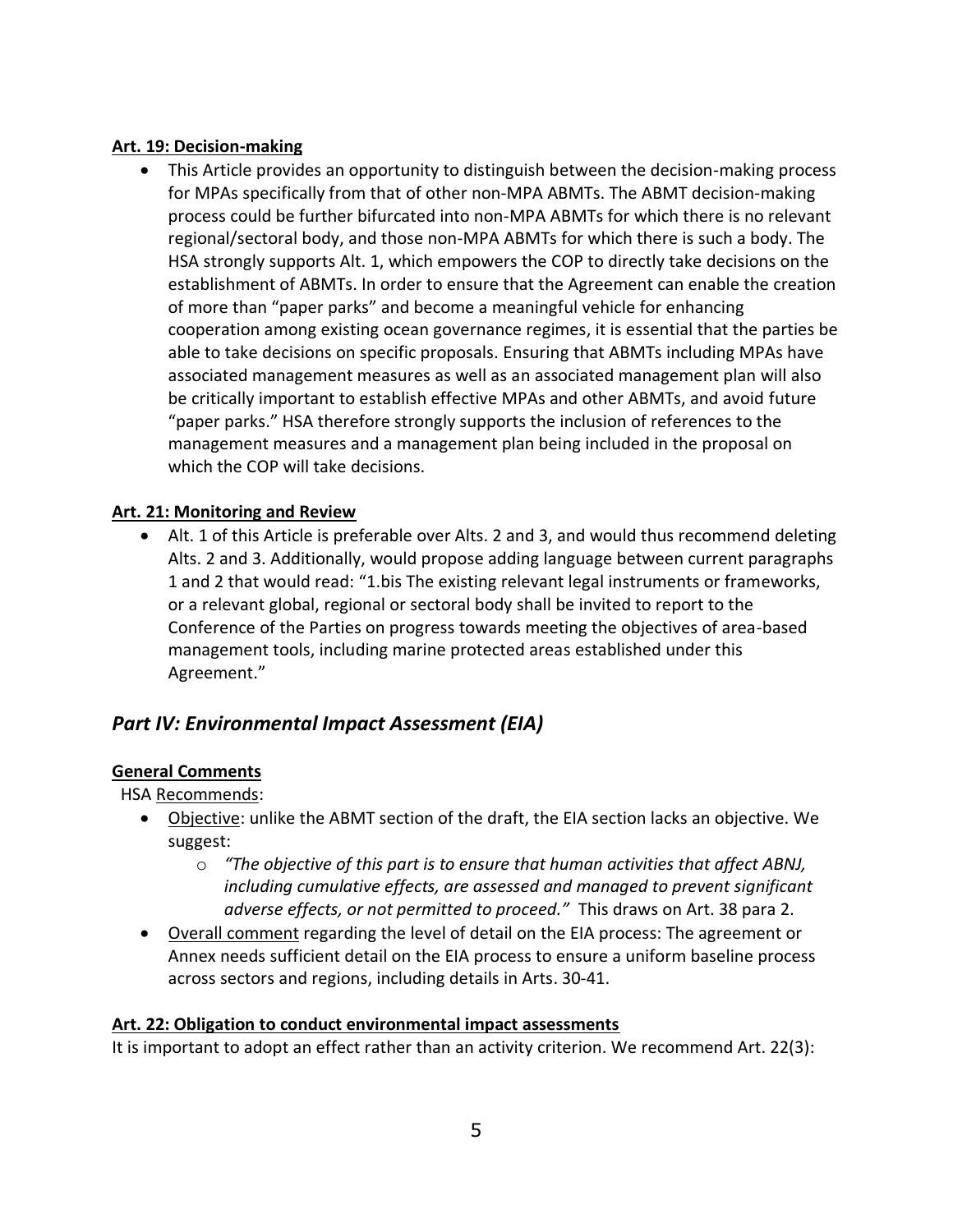• "The requirement in this Part to conduct an environmental impact assessment applies [only to activities conducted in areas beyond national jurisdiction] to all activities that have an impact in areas beyond national jurisdiction.

## **Art. 23: Relationship to other agreements**

- The "not undermining" language in Art. 23(2) is not needed given Art. 4, which covers the same ground and applies to the entire agreement.
- The EIA provisions in the Agreement should be considered as *global minimum standards* that apply to all EIAs conducted for activities with an effect on ABNJ. [Art. 23. 4. Alt 2.] This is needed to correct the current situation, where EIA requirements differ substantially among sectors (and even within sectors), and some sectors lack them altogether.
- For activities that have *already undergone EIA* in a sector with existing EIA requirements [Art. 23.5 Alts 2-4], there is no need to conduct a new EIA as long as the existing EIA is substantively equivalent to one undertaken pursuant to the requirements of this part and the threshold has been properly applied (per Art. 23.5. Alt.4). Activities that meet or exceed the threshold defined in this part, but have not been assessed by a relevant body, must be assessed in a manner consistent with this Part.
- The process for the conduct of EIAs should not be subject to some undefined future development of guidelines, but should come into effect as soon as the Agreement comes into force. Art. 23.4 Alt 1 should be deleted.

## **Art. 24: Thresholds and Criteria**

• The threshold for requiring an EIA should be when States have reasonable grounds for believing that planned activities under their jurisdiction and control are likely to have *more than a minor or transitory effect.* [Art. 24 Alt 1]. If the State determines that the planned activities are not likely to have more than a minor or transitory effect, a provision should be added permitting States to request a review of that determination by the COP.

## **Art. 25: Cumulative effects**

- It is essential that all EIAs describe and take into account cumulative effects [Art. 25.1], which should explicitly include climate change-related effects.
- The requirement for assessing cumulative effects must not be subject to some undefined future process but should come into effect as soon as the Agreement comes into force. Art. 25.2 Alt 1 should be deleted.
- Note that Art. 25. 2 Alt 2 would require an assessment of cumulative impacts of *activities*, including climate change caused by human activity. Thus the words "and effects" should be added after "activities" to capture climate change-related effects on the ocean. To ensure clarity, we recommend adding the phrase "whether or not exercise control over the other activity."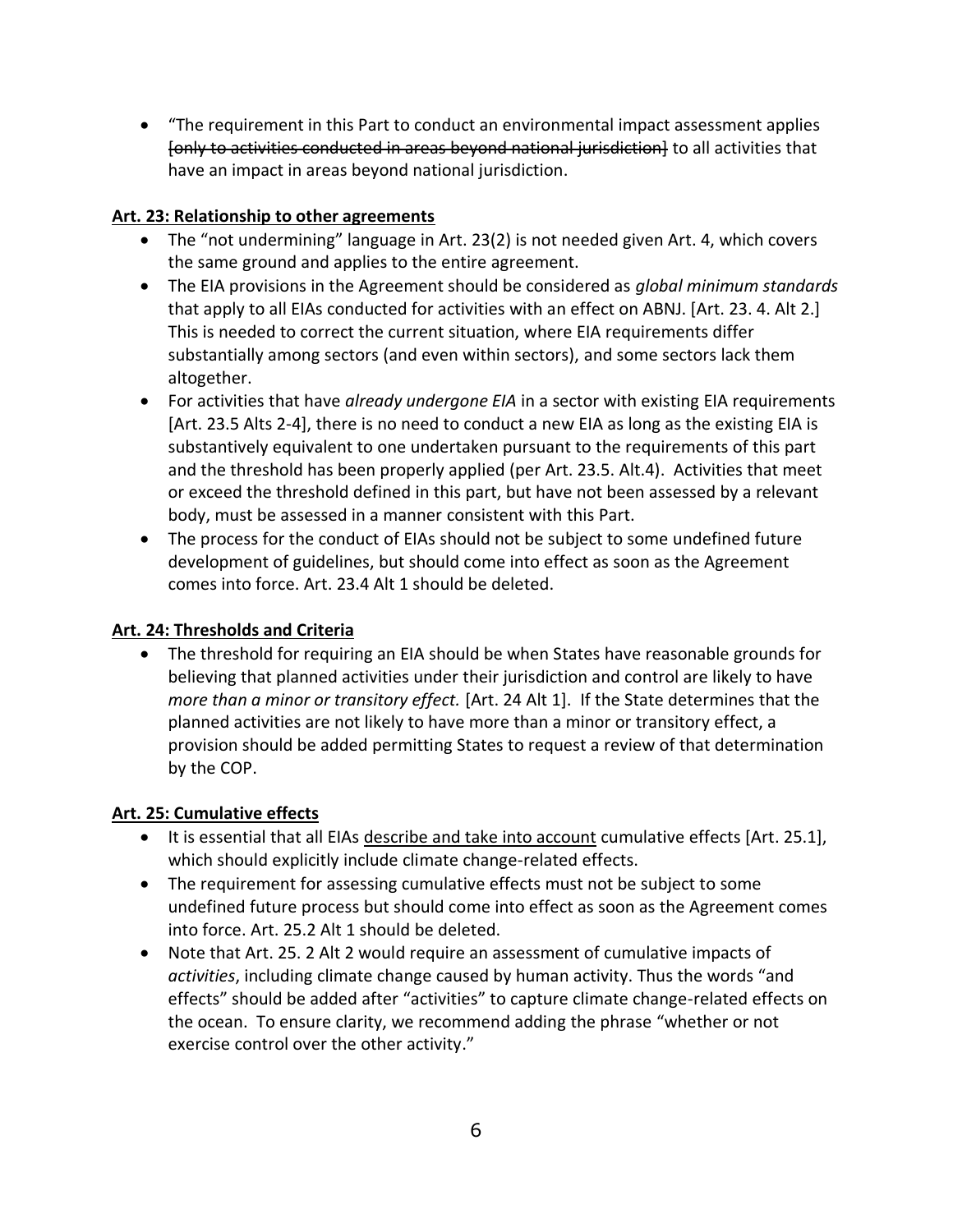### **Art. 27: EBSAs**

• It would be unwise to set up a two-tier process under which areas previously identified as ecologically or biologically significant or vulnerable get a higher level of scrutiny, as any list of areas is unlikely to be complete. Given how little data and information we have about the significance or vulnerability of most of the ocean beyond national jurisdiction, all EIAs should be conducted according to the same rigorous standards.

#### **Art. 28: Strategic Environmental Assessments**

• A clause should be added empowering the Scientific Body to carry out SEAs.

#### **Art. 29: List**

• A list of activities, even if indicative, could take years to negotiate and would quickly become outdated. We recommend deletion of Article 29.

## **Art. 30-32: Assessment (Conduct of EIA)**

- The EIA should be conducted by a panel of experts designated by the Scientific Committee [Art. 32.3. Alt 2]. As noted above, if the State is responsible for the preparation of an EIA, it is essential to have a backstop to prevent substandard and inadequate EIAs or forum shopping.
- If the State determines no EIA is necessary for a proposed activity [Art. 32.1], the Agreement should provide for automatic review by the Scientific Body, or provide the opportunity for other States to request a review by Scientific Body.
- Art. 31 (Scoping): Suggest specifying that the scoping must be consistent with standards under the Agreement.

#### **Art. 34: Public Consultation**

• All substantive comments should be considered, addressed and responded to [Art. 34.4]. Stakeholders should include the public to reflect its interest in the global commons. See HSA's suggested definition of "Stakeholder" in "Use of Terms" above.

#### **Art. 36: Public Consultation**

• Suggest that the Clearing House Mechanism transmits to stakeholders and the public.

#### **Art. 38: Decision making**

- *Standard:* The decision regarding whether or not an activity may proceed should be governed by a standard [Art. 38.1 Alt 3.]. However, the standard proposed in the draft, under which activities would be allowed to proceed as long as they did not have "severe" adverse impacts on the environment, is inconsistent with UNCLOS and would weaken the existing "significant adverse effects" standard that already applies to some activities in ABNJ (e.g., bottom fishing under UN resolution 61/105).
- *Who decides:* The COP should be responsible for determining whether a proposed activity may proceed [Art. 38.1 Alt 2]. If States are responsible, a backstop is essential to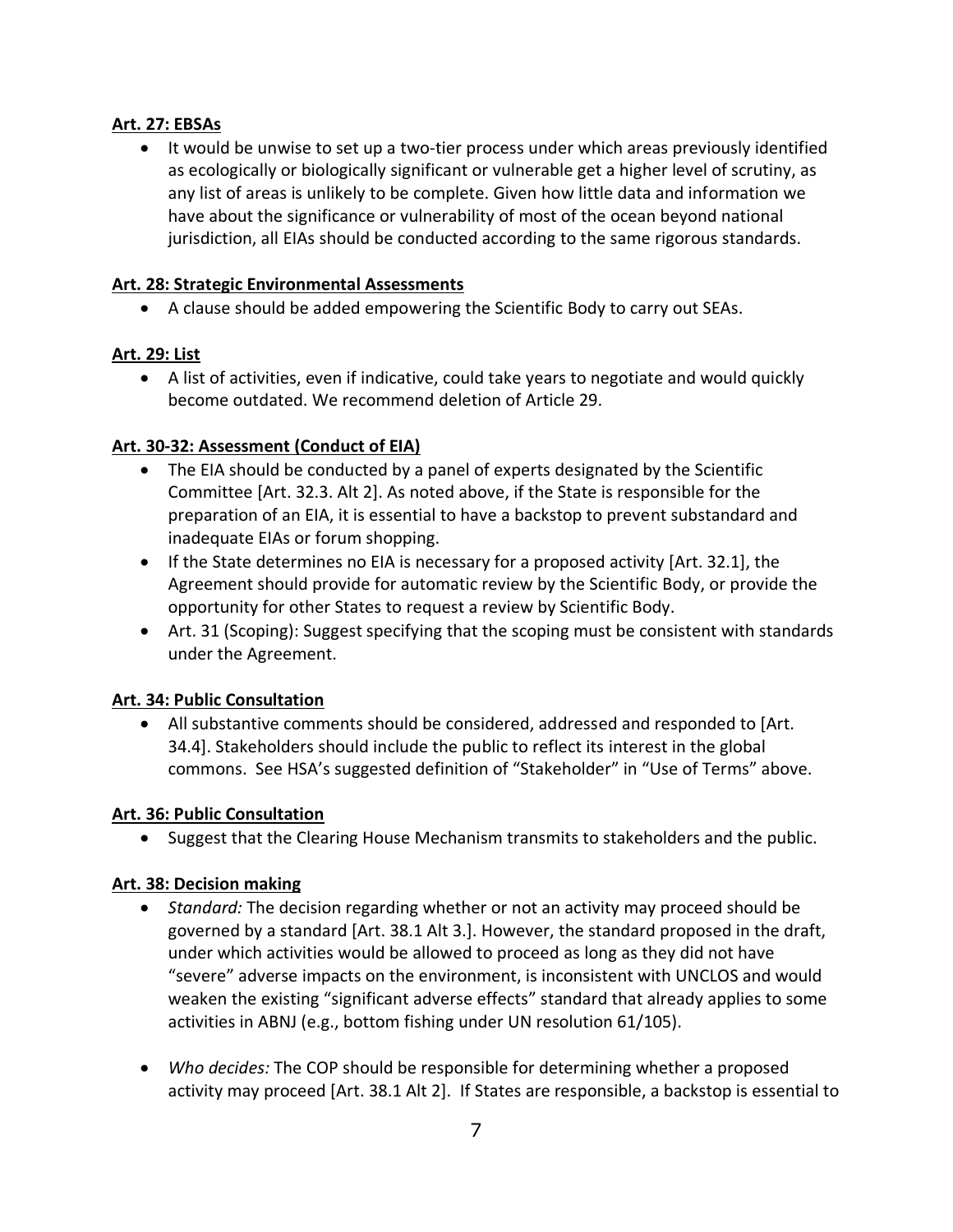prevent substandard or flag of convenience EIAs. For example, a State or group of States should be able to request the COP to review (i) a decision not to conduct an EIA; (ii) whether the EIA was conducted in accordance with the requirements of this Agreement, and/or (iii) the decision to proceed with a proposed activity and under what conditions. The COP could then step in and require re-evaluation and/or make a decision on whether a proposed activity should be allowed to proceed and if so under what conditions.

#### **Art. 41: Review**

• It is critically important that the COP retain authority to review and take necessary steps as noted above, and in case of emergency and to address urgent issues.

We suggest, for example "3. Any Party may notify the Conference of the Parties of a concern with either:

- a failure to conduct an environmental impact assessment under this Part;
- the conduct of environmental impact assessment under this Part;
- the outcome of an environmental impact assessment under this Part;
- a potential or actual breach of this Part; or
- an emergency situation requiring action by the CoP.

Para 4: Following a notification under Para. 3, the Conference of the Parties may take a decision to address the notification, including: "notifying a suggested action or course of action to any Party."

# *Part V: Capacity Building and Transfer of Marine Technology*

## **Art. 51: Clearing-House Mechanism**

• The Clearing-House Mechanism will have many functions under the Agreement. We suggest not stating that it consists primarily of a web-based platform, and adding that it may consist of Secretariat personnel, and add to 51(3)(d) (vii) monitoring reports; and (viii) such other matters as are necessary or desirable as directed by the Conference of the Parties. Also suggest that Cl-HM is managed by the Secretariat, under the direction of the COP.

## *Part VI Institutional Arrangements*

## **Art. 48: Conference of the Parties**

• There are several provisions within this section that would strengthen high seas conservation and sustainable use and should be retained. This includes establishing a Conference of Parties (COP) as the Agreement's dedicated decision-making body (Article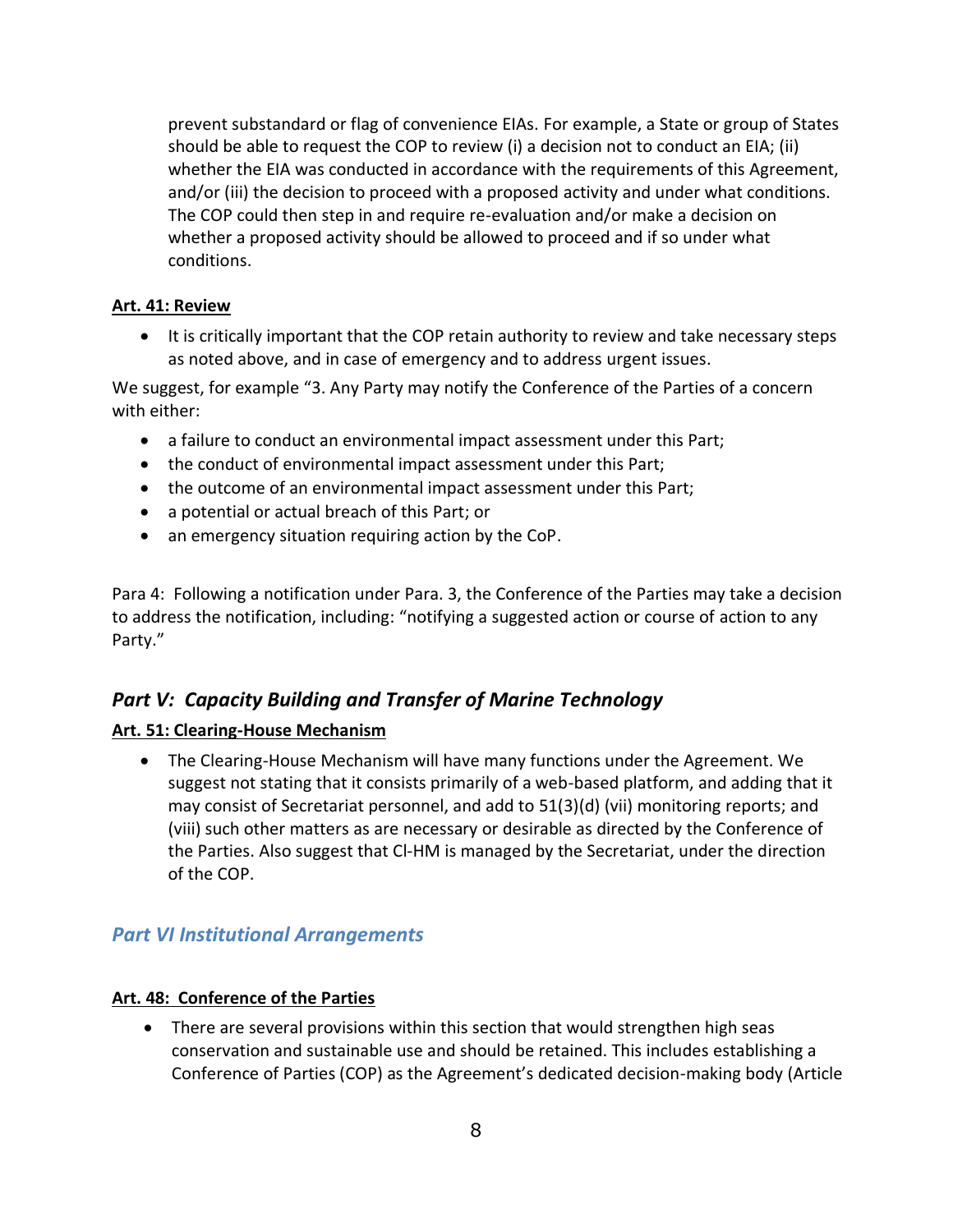48.1) with a broad, flexible mandate. Specifically, we suggest that the COP remain empowered to:

- o *"Make, within its mandate, decisions and recommendations related to the implementation of this Agreement;" (48.4(a))*
- o *"Establish such subsidiary bodies as deemed necessary for the implementation of this Agreement;" (48.4(d))*
- o *"Undertake other functions identified in this Agreement or as may be required for its implementation." (48.4(f))*

HSA suggests the following elements related to the COP be strengthened:

- o **Review.** The ability of the COP to undertake a review of the adequacy and effectiveness of the Agreement's provisions and propose means of strengthening them if necessary is an important provision to retain in the treaty. (Art. 48, Para. 5).
- o **Voting.** The Draft Text provides that the COP "shall agree upon and adopt rules of procedure for itself and for any subsidiary body that it may establish." (Art. 48, Para. 3). This will pose challenges with regards to voting procedures. HSA recommends that rather than leave the development of decision-making modalities to a later stage (which may create uncertainties), to instead provide clarity on decision-making within the text of the Agreement. This applies to all decision-making. A standalone Article seems necessary. Possible language could be modeled after UNGA Res. 72/249 which calls for negotiators to strive to reach consensus, but if all efforts to reach agreement by consensus have been exhausted, "decisions of the conference on substantive matters shall be taken by a two-thirds majority." Alternatively, UNGA Rules of Procedure on voting provides for 2/3 majority for important questions and a majority for other issues.

## **Art. 49: Scientific/technical body**

- Ambiguity remains in the Draft Text with respect to the name, form, and function of the scientific/technical body.
- The Draft Text provides a choice of nomenclature between a Scientific and Technical "Body" vs. "Network". Our view is that "body" is a more appropriate, given that implementation of the Agreement will likely require a more substantial organizational architecture than simply a network of scientists and technical experts. We could envisage that the Scientific and Technical body might oversee/facilitate one or multiple networks *(e.g.* of experts), but it would be useful to have a broader body that can identify different types of needs for scientific and/or technical advice, as well as identify which modalities would be the most appropriate and effective way to deliver that scientific/technical advice.
- It will be important to **ensure that the Scientific body can establish subsidiary bodies as required**. This will ensure that the Agreement can flexibly and efficiently address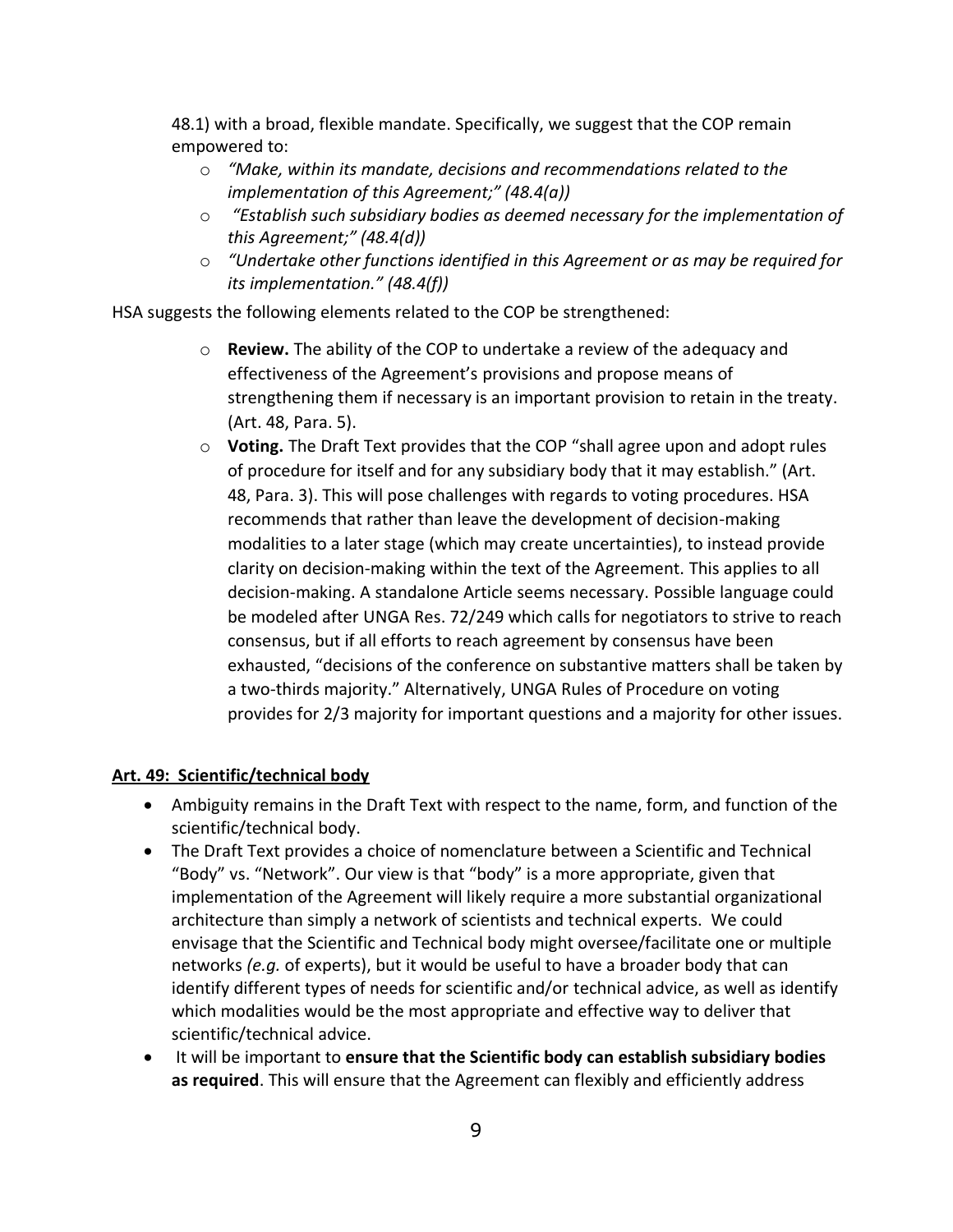current and future needs to most effectively deliver on its objectives. Language to this effect is currently in bracketed text (49. [4 (Alt 1) [(n)]], and we recommend retaining this language.

• HSA supports language that would empower the Scientific Body to perform such other functions as may be determined by the COP or assigned to it under the Agreement (currently in Article 49. [4 (Alt 1) (o)], but would not want to wait until after the Agreement has come into force and the COP has met to determine any of the functions of the scientific body.

## **Art. 50: Secretariat**

 $\overline{a}$ 

• Having a well-funded Secretariat will be critical to the success of the Agreement. The HSA would prefer either a dedicated Secretariat to be established [1. Alt 1], or that those functions be carried out by DOALOS [1. Alt 3.]. Utilizing existing Secretariats [1. Alt. 2 and 1. Alt. 4] would present a number of challenges.

#### **Art. 53: Implementation [and compliance]**

• Suggest adding an Implementation and Compliance Committee that could monitor and review implementation and compliance of decisions of the COP, provide recommendations to the COP, provide technical advice on implementation and compliance, and which should operate in a collaborative, non-confrontational consultative, preventive, facilitative and transparent way, and consider communications made by stakeholders, all without prejudice to dispute resolution procedures. It should help Parties implement the provisions of the Agreement, and should build on compliance mechanisms in other instruments such as the Aarhus<sup>5</sup> and Espoo Conventions. 6

## **Art. 54: Obligation to settle disputes by peaceful means**

- Suggest adding provisions such as an ad hoc expert panel and/or similar fact-finding panels, draw from Fish Stocks Agreement Articles 27-31, Suggest consider establishing a specialist chamber of the International Tribunal for the Law of the Seas (ITLOS) on marine biodiversity.
- Suggest add provision to request advisory opinions, and allow stakeholders to join proceedings upon application.

<sup>&</sup>lt;sup>5</sup> Convention on Access to Information, Public Participation in Decision-making and Access to Justice in Environmental Matters, [http://www.unece.org/fileadmin/DAM/env/pp/documents/cep43e.pdf.](http://www.unece.org/fileadmin/DAM/env/pp/documents/cep43e.pdf)

<sup>6</sup> Convention on Environmental Impact Assessment in a Transboundary Context, [https://www.unece.org/fileadmin/DAM/env/eia/documents/legaltexts/Espoo\\_Convention\\_authentic\\_ENG.pdf.](https://www.unece.org/fileadmin/DAM/env/eia/documents/legaltexts/Espoo_Convention_authentic_ENG.pdf)